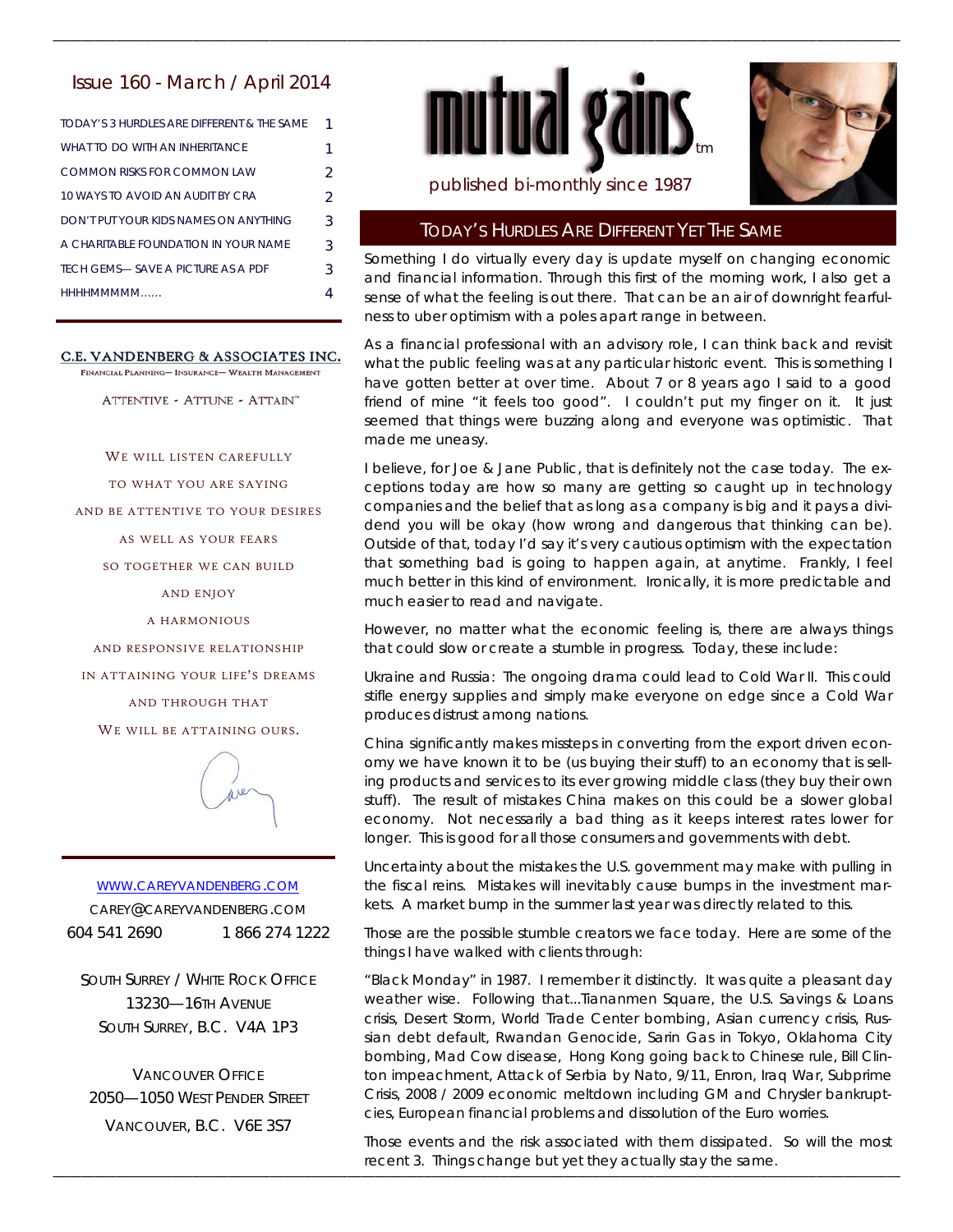# INHERITANCE—WHAT TO DO WITH IT AND WHAT IT CAN DO FOR YOU

When new clients come to me to prepare a financial plan, one of the bits of info. I ask for is the completion of a Lifestyle Questionnaire (LSQ). Along with variety of questions to understand what a person's personality is like and their vision for the future, there is a question that asks about how much they expect to inherit. If you are curious, you will find the LSQ at www.careyvandenberg.com/lifestyle.php

\_\_\_\_\_\_\_\_\_\_\_\_\_\_\_\_\_\_\_\_\_\_\_\_\_\_\_\_\_\_\_\_\_\_\_\_\_\_\_\_\_\_\_\_\_\_\_\_\_\_\_\_\_\_\_\_\_\_\_\_\_\_\_\_\_\_\_\_\_\_\_\_\_\_\_\_\_\_\_\_\_\_\_\_\_\_\_\_\_\_\_\_\_\_\_\_\_\_\_\_\_\_\_\_\_\_\_\_\_\_\_\_\_\_\_\_\_\_\_\_\_

What an inheritance can do is allow you to stop working earlier than you thought, reduce the amount you are saving so you can spend more today, give you the ability to live a much better retirement lifestyle or at least, give you a retirement that is better than "enough to eat and a roof over my head". Here are things you may want to do:

If you have debt, use the inheritance to pay it off. With the money that you were making in payments on your debt, set up a monthly RRSP contribution to the extent you have RRSP room. Any excess can go into a TFSA on a monthly basis. After that is topped up, a monthly investment into an investment account.

Another path to take if you have debt to pay is pay that debt off and borrow back an equal amount of money. Use the newly borrowed money to invest. You will have the same amount of debt but at least now the interest on the new loan for investment purposes, is tax deductible.

You don't have any debt? Take the money and invest it in an investment portfolio that will grow yet won't increase your tax bill. Topping up RRSP contributions that you haven't made in the past should be a first consideration. Maybe an RRSP contribution doesn't make sense at all for you. Perhaps instead, a TFSA would work better in your case. That is best determined by meeting with a Financial Planner and looking at your entire situation more closely. What you don't want to do is simply burn through the money with consumer goods. You can actually have it all if you play it right.

# COMMON RISKS FOR COMMON LAW RELATIONSHIPS

A common law relationship and marriage are in many respects very much the same. From a legal standpoint however, there is a very big difference in regards to who gets what if you go your separate ways.

When a marriage ends in divorce, the value of all the property is basically split 50/50 through what is called "equalization". That simply means that you add up your assets, subtract the value of all the debt in either of your names and the sum of that is split 50 /50. When a common law couple splits up, each gets back what they brought into the relationship. That sounds cut and dried however it gets murky when funds start to get co-mingled or if one spouse carries more of the financial weight during the relationship. It is for this reason that many lawyers recommend a cohabitation agreement, which is the common-law version of a pre-nup, before you start sharing the kitchen.

Household purchases and living expenses— the best way is to not simply put your money together to buy all of the furniture but rather for each person to buy items for specific rooms. This way, it becomes clear who bought what and who gets what should things go south.

In a marriage, when debt is paid down it was assumed it was done with family money. So, should the marriage breakdown it doesn't matter who paid down what, it is all equalized and split 50/50. This isn't the case with common-law relationships. If the debt is in your name, it's yours. It doesn't matter if you paid down part of your partners loan while you were together. This can also open up a whole can of worms if one spouse agrees to take more charge of the child rearing and less on the income earning and the partnership dissolves. Having said that, splitting up is especially messy and tumultuous when kids are involved, no matter how the relationship is conjugated.

## 10 WAYS TO AVOID AN AUDIT BY CRA

- 1) Avoid conflict. Many audits are triggered by a neighbour who doesn't like you, an estranged spouse out for vengeance or a dismissed employee.
- 2) File your tax return on time. Late filed returns always get more CRA eyes on them than those filed on time.
- 3) Do not try to explain things on your return with an attached letter, notes or amending your tax return.
- 4) Unless you have a very accurate travel log to support your car expenses, be reasonable in the percentage you claim for your car for business.

\_\_\_\_\_\_\_\_\_\_\_\_\_\_\_\_\_\_\_\_\_\_\_\_\_\_\_\_\_\_\_\_\_\_\_\_\_\_\_\_\_\_\_\_\_\_\_\_\_\_\_\_\_\_\_\_\_\_\_\_\_\_\_\_\_\_\_\_\_\_\_\_\_\_\_\_\_\_\_\_\_\_\_\_\_\_\_\_\_\_\_\_\_\_\_\_\_\_\_\_\_\_\_\_\_\_\_\_\_\_\_\_\_\_\_\_\_\_\_\_\_

5) Don't make up expenses if you don't have supporting evidence to verify the expense.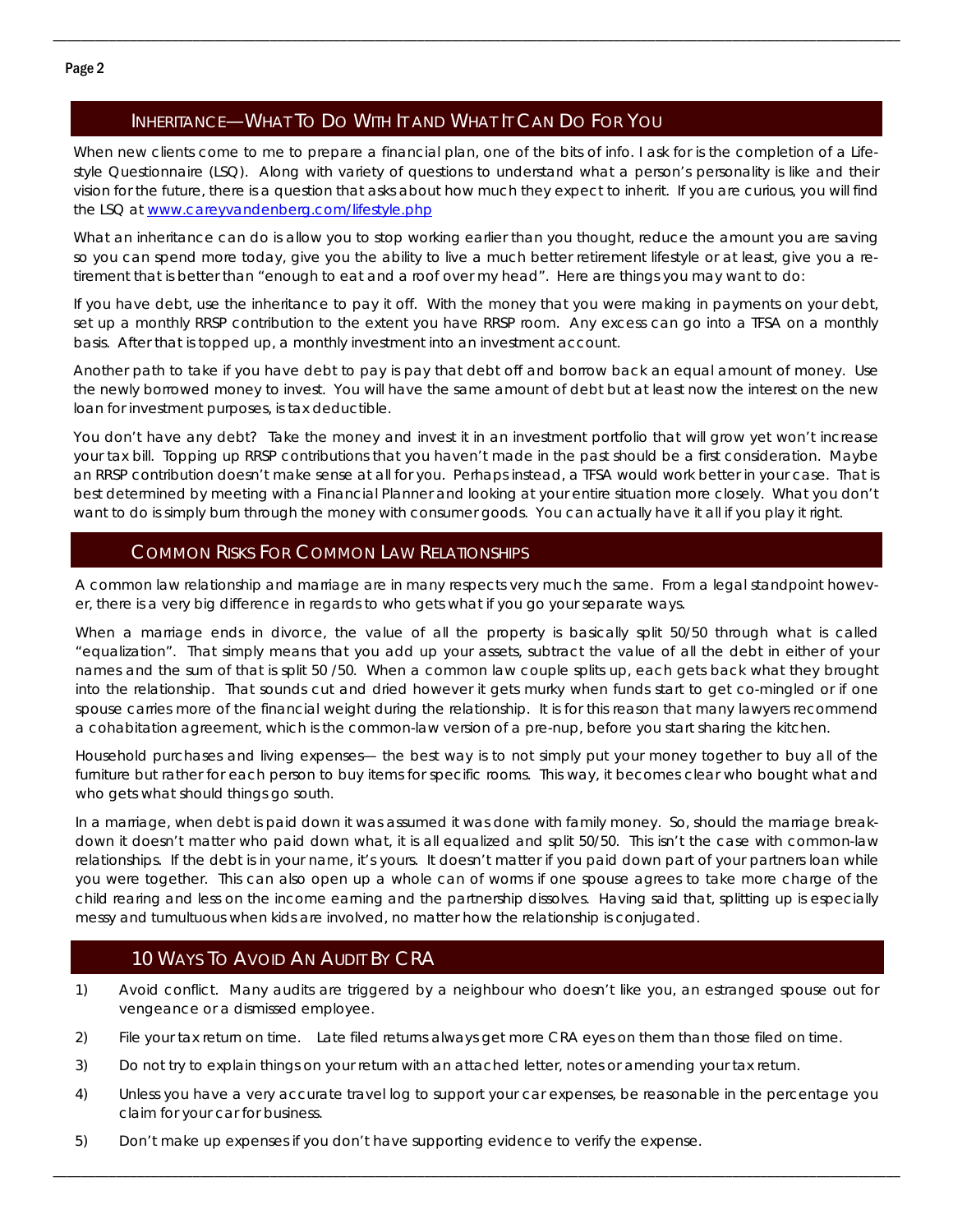#### *(Continued from page 2*

6) If you are separated or divorced, have it in your separation agreement who will claim which expenses and which credits. A common mistake is both spouses claim the same deductions and credits. The CRA hates that.

\_\_\_\_\_\_\_\_\_\_\_\_\_\_\_\_\_\_\_\_\_\_\_\_\_\_\_\_\_\_\_\_\_\_\_\_\_\_\_\_\_\_\_\_\_\_\_\_\_\_\_\_\_\_\_\_\_\_\_\_\_\_\_\_\_\_\_\_\_\_\_\_\_\_\_\_\_\_\_\_\_\_\_\_\_\_\_\_\_\_\_\_\_\_\_\_\_\_\_\_\_\_\_\_\_\_\_\_\_\_\_\_\_\_\_\_\_\_\_\_\_

- 7) Report your foreign income, especially countries that Canada freely shares information with (ie. US and UK). Penalties can be especially large for these slip ups.
- 8) Report all rental income on the property owner's tax return. Don't try to put rental income of a property owned by you on your lower income earning spouse's tax return.
- 9) If you are an employee or commission earning sales person that has deductible expenses, don't throw in personal expenses in there.
- 10) File a tax return if you leave Canada. This applies if you move or are transferred for work. You need to say on the return when you left Canada.

## DON'T PUT YOUR KIDS ON THE TITLE OF ANYTHING YOU OWN

It seems to be a common thought that, putting your kids on title on your house as you age is a good planning idea. Some may do it to save on probate fees. Others may think it will make an eventual full inheritance, easier. In virtually all cases, these assumptions are wrong.

Transfers like this are considered a partial sale. If it is your principal residence this kind of ownership change is a partial sale. If your adult child has a principal residence of their own, 50% of any future price gains on your home are now taxable. So, as a general rule, this kind of change in ownership is not a good idea.

With a cottage or other non-principal residence property or investment portfolio, the change will trigger a partial sale as well however, in these cases you will be triggering a capital gain. Because it isn't your tax free principal residence, you will have income tax to pay. Given, you will have to pay tax at some point but now you are paying it early and when you may not have other cash to cover that cost.

Even putting your adult child's name on your bank account is not a good idea. If the money in the account is still just for you, you aren't really changing ownership and therefore the money you have in the account will still be subject to probate fees. A way around that is to each report 50% of the income on your respective tax returns however, if your adult child earns more than you, you are paying more tax and that could be the case for years.

Another caveat is that if you have more than one adult child, they could claim the money is theirs and upset the family harmony. This can be avoided with a document stating the intention of the account.

# A CHARITABLE FUND IN YOUR NAME

Most of us donate money to charitable organizations and do it in a very haphazard way. Someone comes to our door or a friend is participating in a charitable event and we give money. You can do it a bit differently, much like Bill & Melinda Gates. You can have a charitable fund in your own name too.

You can do this with as little as \$25,000. You aren't giving a donation of that amount, you are simply setting up the fund with an initial amount. Only a few financial institutions offer this. They have set up a structure where you can establish " \_your last name\_\_ Family Giving Foundation" and not be subjected to all the upfront and administrative costs that a private foundation like the Gates were billed for. With the set up of your family charitable giving fund, you can then have some or all of the earnings be given as donations. You now have a charitable fund that can be handed over to family members and keep the fund giving to causes you care about, in perpetuity.

## TECH GEMS— CREATING A PDF WITH YOUR SMARTPHONE OR TABLET

How many times do you have a paper, magazine article, recipe etc that you want to keep and file electronically. The only solution you can think of is taking a picture of it. The format isn't the best for your purposes (jpeg etc) and you now have a picture file which gets mixed up with all of your other pictures. Stop the madness. There is a better way.

\_\_\_\_\_\_\_\_\_\_\_\_\_\_\_\_\_\_\_\_\_\_\_\_\_\_\_\_\_\_\_\_\_\_\_\_\_\_\_\_\_\_\_\_\_\_\_\_\_\_\_\_\_\_\_\_\_\_\_\_\_\_\_\_\_\_\_\_\_\_\_\_\_\_\_\_\_\_\_\_\_\_\_\_\_\_\_\_\_\_\_\_\_\_\_\_\_\_\_\_\_\_\_\_\_\_\_\_\_\_\_\_\_\_\_\_\_\_\_\_\_ want, or simply email it to someone. Much better ;) With Google Drive you can take a picture within the app itself. In GD there is a camera icon that says "Scan". You simply take a picture of the document on your desk or in your book and the app automatically crops out all of the area outside of the actual page. It automatically saves it to Google Drive where you can rename it, file it where you